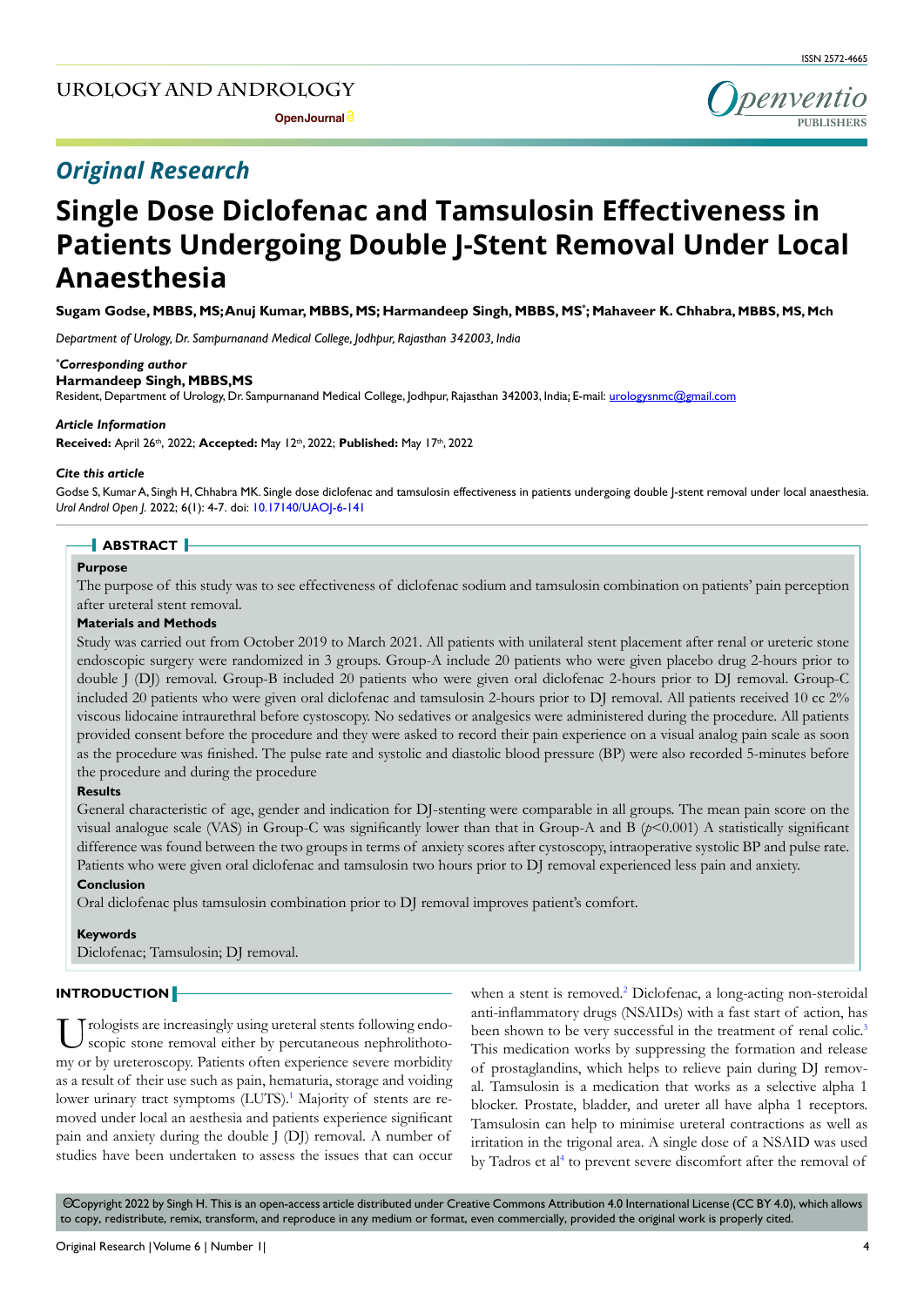a ureteral stent. In other studies, the combination of silodosin and diclofenac sodium was found to be useful in decreasing discom-fort following ureteral stent removal.<sup>[5](#page-3-4)</sup> In patients with DJ-stents, the combination of tamsulosin and propiverine reduced irritative voiding symptoms, suprapubic pain, and improved quality of life.<sup>[6](#page-3-5)</sup> In study by Hadibrata et al<sup>[7](#page-3-6)</sup> tamsulosin along with diclofenac was found to be effective therapy to decrease pain after stent removal.

# **MATERIALS AND METHODS**

The study was done between October 2019 to March 2021. A total of 60 patients scheduled for outpatient DJ removal were included in the study. A 5 Fr DJ polyurethane ureteral stent was used in all of the patients. Before being removed, the DJ-stent was retained for 3-4-weeks.

Participants were divided into three equal groups using a computer-based generated random number sequence before starting the study. Group-A included patients who were given placebo. Group-B included patients who were given diclofenac prior to DJ removal and Group-C included patients who were given combination therapy with diclofenac and tamsulosin two hours before procedure.

# **Inclusion Criteria**

#### 1. Age>18-years.

2. All patients with unilateral DJ-stent in situ following percutaneous nephrolithotomy (PCNL) or ureteroscopic lithotripsy (URSL).

#### **Exclusion Criteria**

1. Analgesic or sedative drugs used within at least 24-hours from the procedure.

2. Contraindications for the procedure (e.g., lidocaine allergy, urinary tract infection, anatomical problems related to the urethra).

Urine routine microscope was routinely performed before cystoscopy. Patient were given placebo (Multivitamin tablet) in Group-A, Diclofenac in Group-B and Diclofenac and Tamsulosin in Group-C 2-hours prior to DJ removal.

After taking informed consent from the patients, the patients were placed in a lithotomy position. Perineum was cleaned with povidine iodine, and 10 ml 2% lidocaine gel was then injected into the urethra. A 17 Fr rigid cystoscope was used for all patients. No analgesic drugs were administered to the patients during the procedure.

Baseline vital parameters (pulse rate, systolic blood pressure and diastolic blood pressure) were documented before and during the procedure using pulse-oxymetry and non-invasive blood pressure monitoring. Subsequently, all these patients were given a visual analog scale (VAS) score sheet (Figure 1) to rate their pain sensation during the procedure on a scale of ranging from 0 to10 after the completion of procedure. We defined no pain as a score of 0, mild pain as a score of 1 to 3, moderate pain as a score

of 4 to 7, and severe pain as a score of 8 to 10. Anxiety score were assessed using state trait anxiety scale (Figure 2).





Number, percentage, mean, standard deviation and median were used for descriptive statistics of the data. Comparative analysis between two groups was performed using the Chi-square test for categorical data and independent *t*-test or Mann–Whitney U-test for continuous data. p value less than 0.05 was considered as significant. Statistical package for social sciences (SPSS) software was used for analysis (version 20, IBM Corporation, NY, and USA).

# **RESULT**

A total of 60 patients were included. No participants withdrew from the study.

#### **General Characteristic**

The mean (±standard deviation) patient age was 36.5±9.3-years in Group-A and 38.8±10.6 in Group-B and 35.4±10.2 in Group-C. The age distribution among groups were comparable without any significant differences. There was no statistical significant difference between the two groups in terms of body mass index, and educational status (*p*>0.05) (Table 1).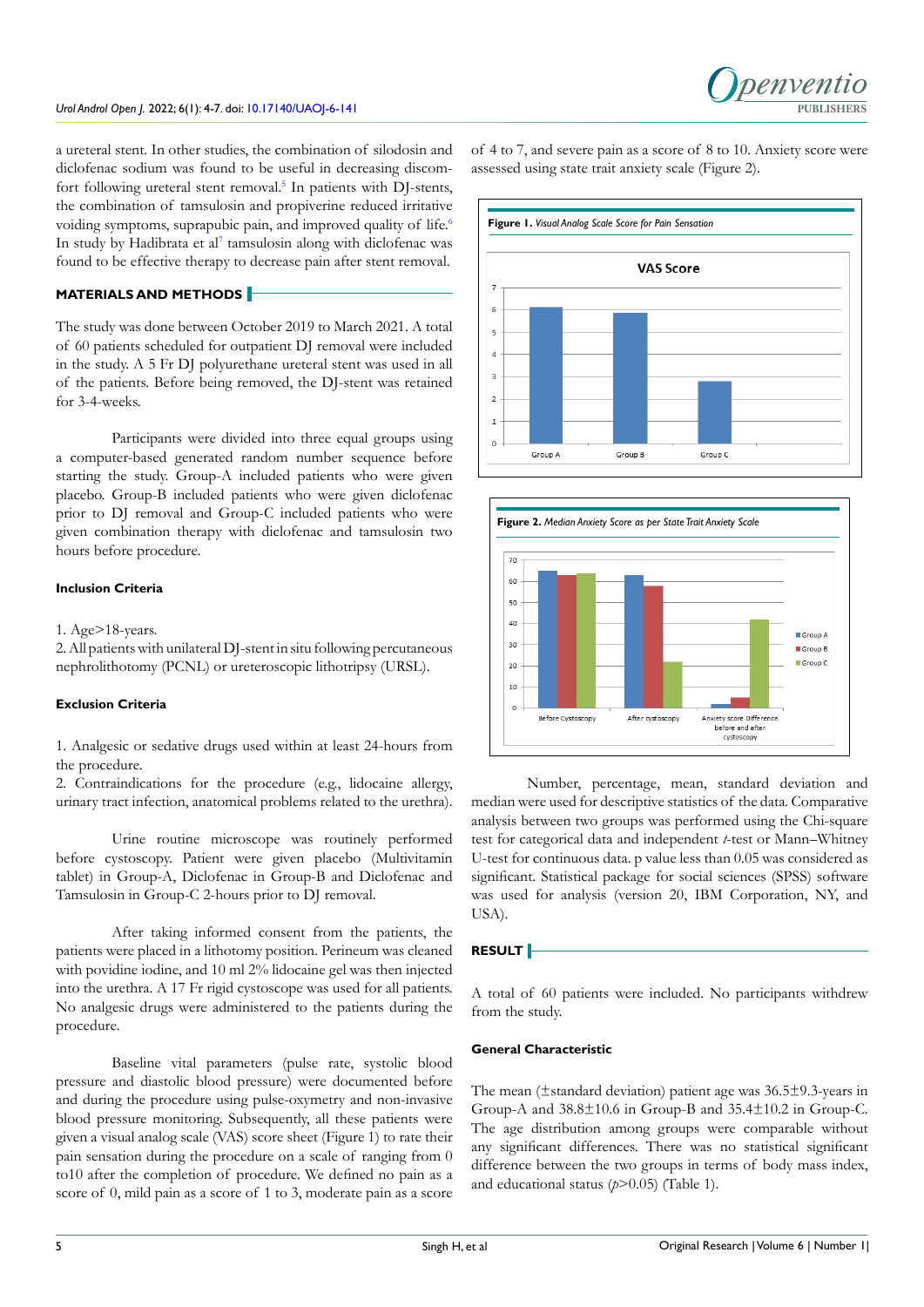# **VAS Score, Anxiety Score and Hemodynamic Parameters Related to Cystoscopy**

There was no statistical difference between duration of surgery. The mean duration of the procedure was 7.7±1.4-minutes in Group-A, 8.1±1.5-minutes in Group-B and 7.4±1.6-minutes in Group-C (*p*>0.05). Compared to the Group-A and Group-B, pain scores were significantly lower in Group-C (Table 2).

A statistically significant difference was found to be between the two groups in terms of anxiety scores before and after cystoscopy.

Anxiety scores before cystoscopy were similar in all groups, but anxiety scores after cystoscopy were significantly lower in Group-C than the Group-A and Group-B (Table 3).

Statistically significant differences were also found between the Group-C and the Group-A and B in terms of intraoperative systolic pressure and pulse rate. These parameters were significantly lower in the Group-C (Table 4).

*Denventio* 

# **DISCUSSION**

The patients planned for DJ removal are often worried about the pain associated with the procedure and frequently enquire regarding the measures that would be undertaken for pain relief during the procedure. Several studies have been conducted to reduce stentrelated pain and discomfort using drugs such as alpha blockers, anticholinergics, and phosphodiesterase inhibitors, as well as new stent designs, stent materials, and stent dimensions.<sup>8-12</sup>

In our study groups were comparable to age, body mass

| <b>Characteristic</b>     | Group $A(n=20)$<br>n% | Group $B(n=20)$<br>n% | Group $C(n=20)$<br>n% |
|---------------------------|-----------------------|-----------------------|-----------------------|
| Age (mean±SD)             | $36.5 + 9.3$          | $38.8 \pm 10.6$       | $35.4 \pm 10.2$       |
| BMI (mean±SD)             | $25.4 + 5.2$          | $26.2 + 4.9$          | $24.2 + 4.9$          |
| <b>Educational Status</b> |                       |                       |                       |
| Primary school            | 10(50%)               | 12(60%)               | 12(60%)               |
| Secondary school          | 4(20%)                | 5(25%)                | 4(20%)                |
| Higher education school   | 6(30%)                | 3(15%)                | 4(20%)                |

|                              | $Group A(n=20)$ | Group B $(n=20)$ | Group $C(n=20)$ | Þ       |
|------------------------------|-----------------|------------------|-----------------|---------|
|                              | n%              | $n\%$            | n%              | value   |
| VAS Score (after cystoscopy) | $6.12 \pm 1.85$ | $5.87 \pm 1.47$  | $2.80 \pm 1.47$ | < 0.001 |

|                                                                | Group A $(n=20)$<br>$n\%$ | Group $B(n=20)$<br>n% | Group $C(n=20)$<br>n% | Ð<br>value |
|----------------------------------------------------------------|---------------------------|-----------------------|-----------------------|------------|
| Before cystoscopy                                              | 65.0                      | 63.0                  | 64.0                  | 0.08       |
| After cystoscopy                                               | 63.0                      | 58.0                  | 22.0                  | < 0.001    |
| <b>Anxiety Score difference</b><br>before and after cystoscopy | 2.0                       | 5.0                   | 42.0                  | < 0.001    |

|                                   | Group A (n=20)<br>n% | Group $B(n=20)$<br>n% | Group $C(n=20)$<br>n% | Þ<br>value |
|-----------------------------------|----------------------|-----------------------|-----------------------|------------|
| Preoperative systolic BP (mm Hg)  | 134                  | 136                   | 130                   | 0.78       |
| Preoperative diastolic BP (mm Hg) | 90                   | 90                    | 94                    | 0.82       |
| Preoperative pulse rate           | 86                   | 86                    | 86                    | 0.68       |
| Intraoperative systolic BP        | 154                  | 158                   | 138                   | 0.018      |
| Intraoperative diastolic BP       | 108                  | 96                    | 93                    | 0.72       |
| Intraoperative pulse rate         | 114                  | 116                   | 88                    | < 0.001    |